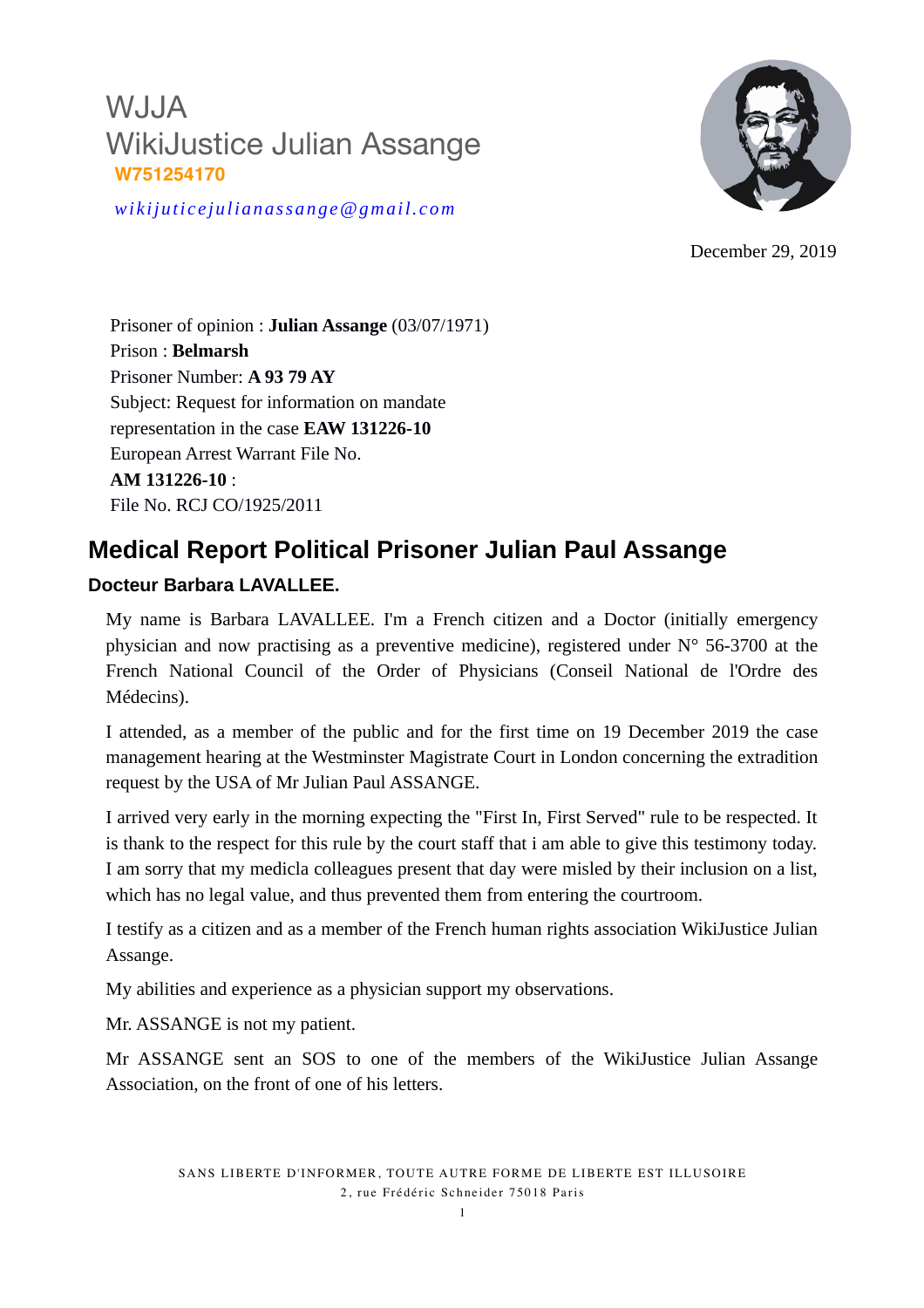

*wikijuticejulianassange@gmail.com*

This SOS, published by WikiJustice Julian Assange on September 16, 2019 on social networks, imposes upon me me, as upon all those who are aware of it, the duty to intervene and do everything in my powerto help him.

The SOS was written in Morse code, on the back of the letter, above the prisoner number (... --- ... which means SOS).

Thanks B for Sighting for me. I am in a very dark place perently Light of the right, will violent JA  $A 3794$  $A93794y$  $HMD$ Belmarch  $UK$ FORATCO **DOM: 1 FR 18 MEM** and write the t

SANS LIBERTE D'INFORMER, TOUTE AUTRE FORME DE LIBERTE EST ILLUSOIRE 2, rue Frédéric Schneider 75018 Paris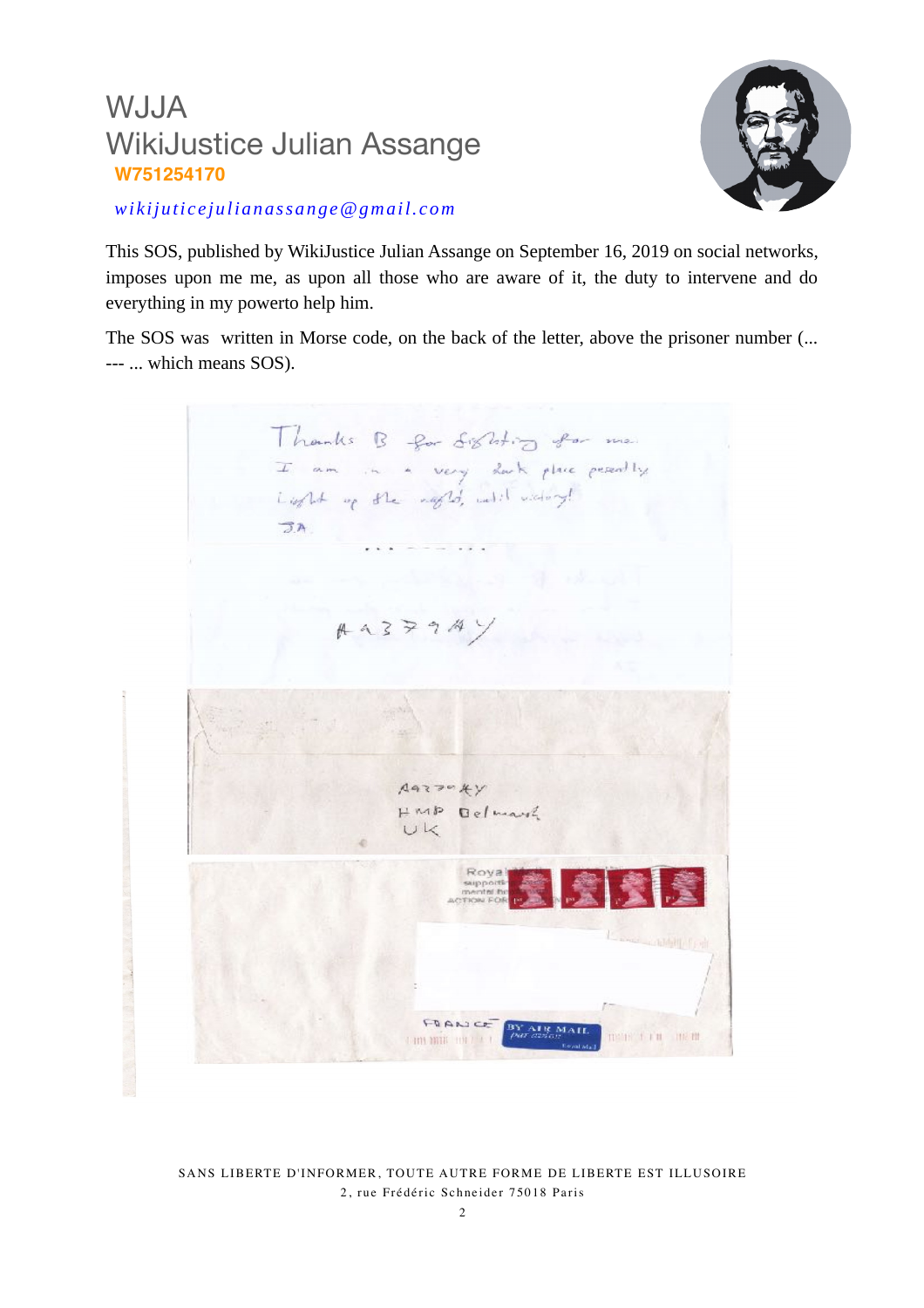

*wikijuticejulianassange@gmail.com*

I arrived at the hearing with two questions :

- 1- Does Mr ASSANGE's health, or at least what I can understand of it based on attending the hearing, allow him to defend himself, as any accused person should be able to do ?
- 2- Is Mr ASSANGE a victim of torture (as defined by the UN) ?

My response to those questions is as follows :

1- Does Mr ASSANGE's health, at least as I can understand from attending the hearing, allow him to defend himself, as any defendant should be able to do ?

Mr ASSANGE's health, or rather the deterioration of his health, has been a major concern for many years for all those interested in his situation.

The Doctors4Assange open letter of 25 November 2019 is on this point precise and enlightening : https[://medium.com/@doctors4assange/concerns-of-medical-doctors-about-the](https://medium.com/@doctors4assange/concerns-of-medical-doctors-about-the-plight-of-mr-julian-assange-ffb09a5dd588)[plight-of-mr-julian-assange-ffb09a5dd588.](https://medium.com/@doctors4assange/concerns-of-medical-doctors-about-the-plight-of-mr-julian-assange-ffb09a5dd588)

It highlights a continuous and worrying deterioration of Mr ASSANGE's health since 2015, leading to a serious concern of all the signatory doctors.

This concern is shared by Mr Nils MELZER, UN Special Rapporteur on Torture and Other Cruel, Inhuman or Degrading Treatment or Punishment. He said on <sup>1</sup> November 2019: "*Unless the UK urgently changes course and improves its inhuman situation, Mr ASSANGE's continued exposure to arbitrariness and abuse could soon cost him his life*".

Activists from the Julian Assange WikiJustice Association also reported their concerns after each hearing they attended.

Here are some chronological excerpts :

"October 21, 2019 : Julian ASSANGE appears in person at Westminster Court. He can still express himself.

November 18, 2019 : Julian ASSANGE appears on the video screen, he pronounces his name, with difficulty.

December 13, 2019 : Julian ASSANGE appears on the video screen, he is not able to say his name and date of birth. He ends up laboriously confirming his name, which the judge had to repeat.

December 19, 2019 : Julian ASSANGE appears on video screen. He is struggling to concentrate.»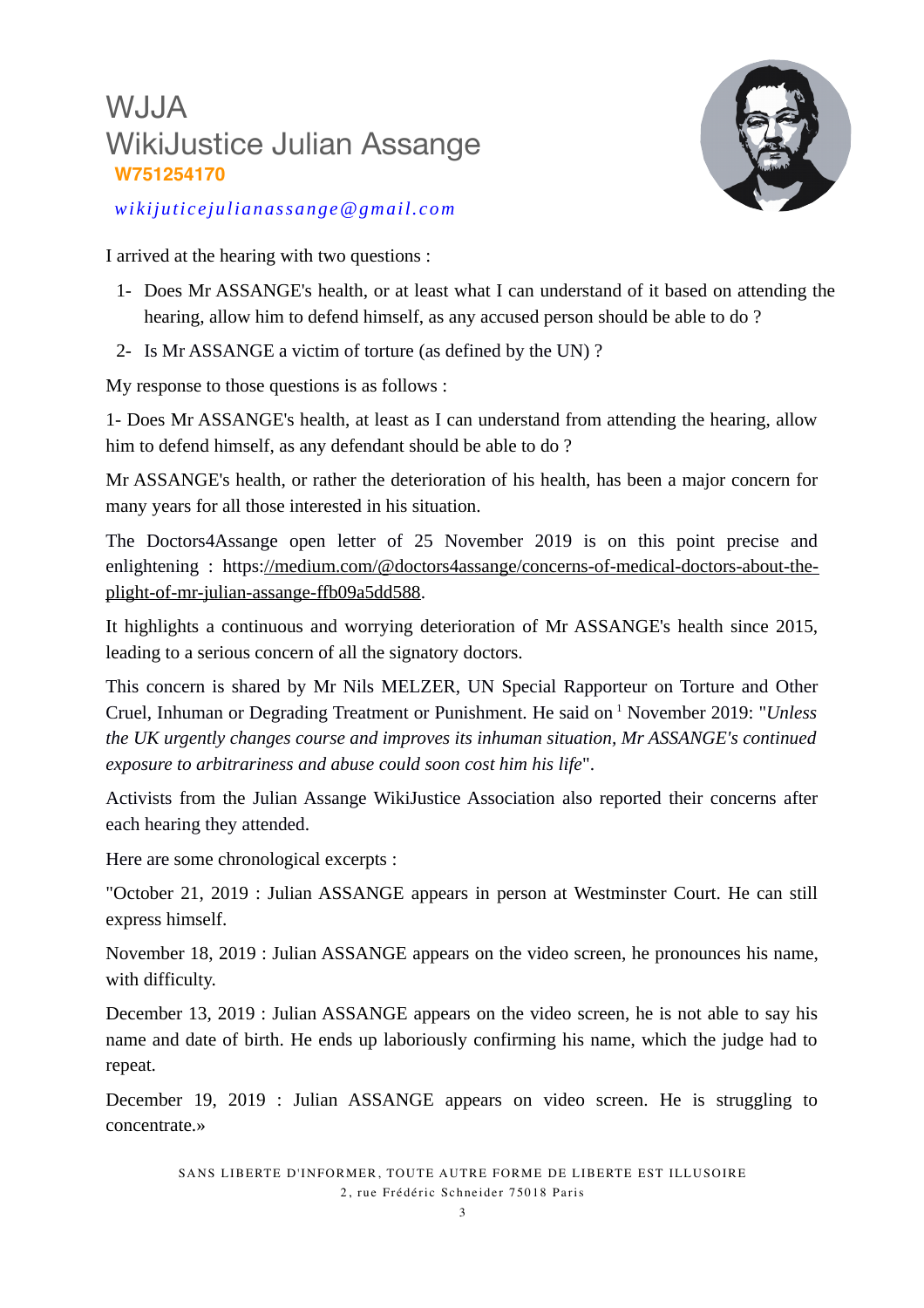

#### *wikijuticejulianassange@gmail.com*

Because of the repeated and alarming communications regarding Mr Julian ASSANGE's state of health, I came to attend the hearing in order to better understand his medical condition.

I focused, for the duration of the proceedings, on the video screen showing Mr. ASSANGE. Other persons present transcribed the proceedings of the hearing.

For example via this link: https://www.linkedin.com/pulse/french-activism-luttes-intenses-et[audience-fant%25C3%25B4me-%25C3%25A0-v%25C3%25A9ronique](https://www.linkedin.com/pulse/french-activism-luttes-intenses-et-audience-fant%25C3%25B4me-%25C3%25A0-v%25C3%25A9ronique)

The following is a transcript of my notes from the December 19, 2019 hearing.

"It is 10 :00 a.m. : The hearing begins.

The screen on the right hand side of the court lights up. There are 3 seats and on the wall the sign "Visitor court room 1" and below, HMP BELMARSH. The room is dark but the seats are lit. The light comes not only from above but also from the front. I wonder if Julian ASSANGE will be dazzled by the light. Apparently not. There is this small oblong window on the left wall, which seems to be smoked, behind which a silhouette can be seen.

"Officer" "Yes" "Mr ASSANGE Please". Time passes. Nothing happens.

One can see a silhouette passing behind the glass, a slightly bouncing walk, the gait of Julian ASSANGE, I recognize it (I've watched many videos and i have followed with great interest the work and career of Mr ASSANGE for many years). This gait is heavier and less fluid than the one I know.

He sits on the first chair and so is not fully visible. Judge Vanessa BARAISTER asks him to move to another chair. His movements are slow and deliberate. At last I see him.

He positions himself very carefully on his chair, forving his back against the back rest. His face is marked and he looks 15-20 years older than his actual age. His hair is clearly receding . His forehead is lined. He is wearing a grey flannel trousers, a light shirt and a sky blue sweater that looks too big. His shoulders are drooping and he looks exhausted. He is wearing his glasses and looks over the rims. He seems fairly well presented and his air and beard are short.

Judge Vannessa BARAISTER asks him if he can hear ; He replies « I think so" and then "Correct" when his name and date of birth are stated. He rests his folded hands on his knees. His gestures and words are slow and difficult.

He looks at the screen in front of him, I wonder if he sees anything at all. He makes an effort, discreetly pushing his head forward as if he trying to focus. He sits back again into his chair and crosses his left leg over his right.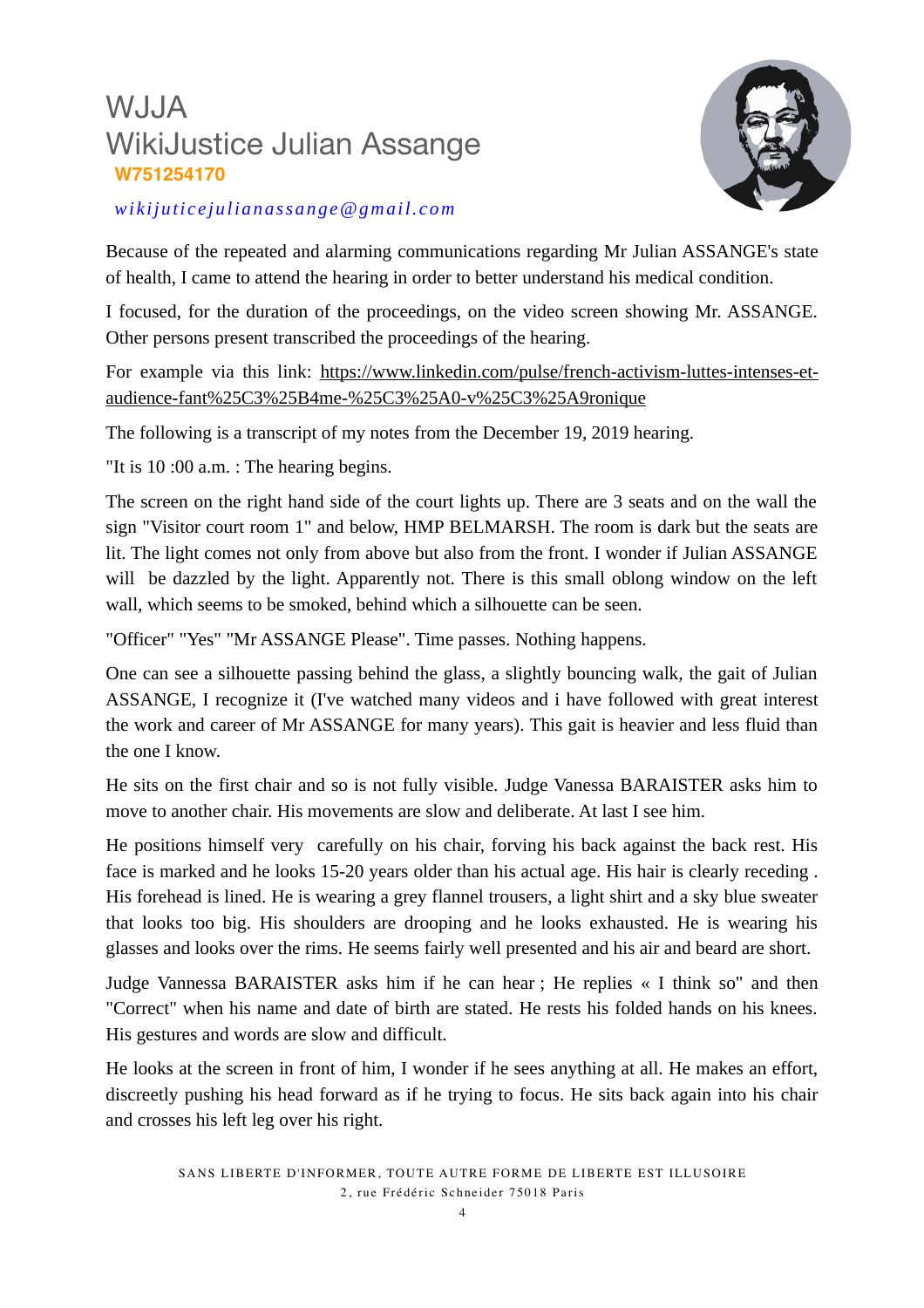

#### *wikijuticejulianassange@gmail.com*

He appears of average build but with the brihtness of the loght it's difficult to tell if he has lost weight. His cheeks aren't hollow and he doesn't have dark circles around his eyes, but it is impossible to make out the eyes themselves.

Judge Vanessa BARAISTER pronounces the upcoming dates. Julian ASSANGE wiggles his fingers, hands clenched. He moves uncomfortably on his chair, takes off his glasses and replaces them on top of his head. His gestures are clumsy, difficult and imprecise.

Mr FITZERALD speaks of "the Spanih proceedings"and then of the"great problems getting to see Mr Assange".

It's 10 :10 : Julian ASSANGE leans forward, his face closer to the screen and for one or two minutes rests his elbows on his thighs and assumes a more concentrated posture. Then Mrs. DOBBIN speaks and he sits back in his chair, his attention once more absent. I see him take a deep breath and his shoulders sag a little more. His face is inexpressive, his eyes are dead, his energy clearly diminishing with time. He wrings his hands. Sometimes he closes his eyes and his head falls forward before straightening up again, as if he is struggling to stay awake, overcome his exhaustion, the need for sleep overwhelming.

The hearing continues without Julian ASSANGE. His is far away. Not following the proceedings at all. He touches his hair then goes to put his glasses back on but the movement is poorly coordinated and abandoned. His right arm falls on his right thigh.

10 :21 : A silhouette passes behind the smoked glass.

 $10 \cdot 22 \cdot$  Julian ASSANGE bites his cheek

10 :23 : Again bites his cheeks and clenches his fists while the dates for the future hearings in January are being discussed.

10 :25 : Close his eyes.

10 :26 : Straightens, leans on the left armrest, wringes his hands and fondles his glasses.

10 :27 : Leans on the right armrest. Mr FITZERALD is talking. Somethong about "great difficulty getting to see Mr Assange " and then" please add your voice at our concern " apparently referring to Judge BARAISTER.

10 :30 : struggles to stay awake, to keep his eyes open and hold his head erect. No visible expression on his face.

Then comes the break.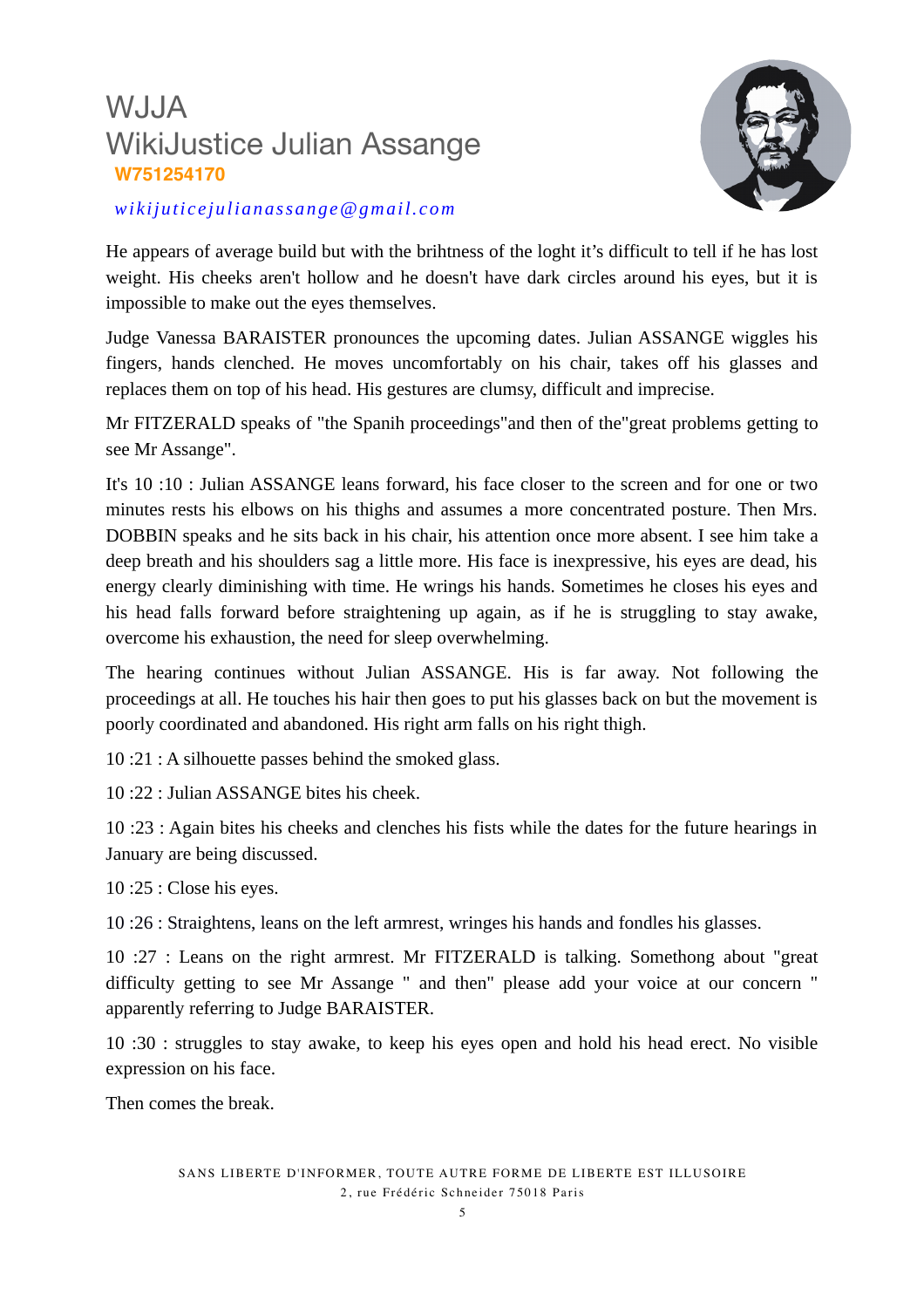

#### *wikijuticejulianassange@gmail.com*

I'm watching Julian ASSANGE. He's doing everything in his power to follew the proceedings. Grabs four sheets of paper, puts his glasses back on. He holds the paper by the bottom left corner with his left hand and leafs them with his right. Maybe he's looking for something? In any case, he doesn't read. He puts them down and pushes himself to the back of his armchair, as if exhausted.

There is a square in the bottom right corner of the video screen that I think is what Julian ASSANGE sees from his vantage point in the cubicle. Only the front row of the court room, the judge at her bench and the clerk of the court are visible. Is it against protocol to stand there ? It would be possible to wave to Julian ASSANGE from there, even without the sound, to take him into consideration, to bring him a human contact. But nobody attempts or possibly even considers this

10 :40 : the session resumes and the left video screen is also turned on. Julian ASSANGE remains absent, sits there, motionless, apathetic. His only move is to put his glasses back on his head.

Negociation regarding the dates resume. Twice Julian ASSANGE grimaces. Grimaces full of pain. Although they are fleeting I still manage to get a good look at him but without being able to identify their physical or psychological origine. It reminds me of the video footage of him the courts when he was momentarily blinded by the flash of the photograpger's camera against the window of the van during his personal appearannce on October 21, 2019.

10 : 45 : Judge Vanessa BARAISTER addresses Julian ASSANGE. He expresses himself with difficulty, struggling to articulate, stumbling over his words. I am forced to look away, embarrassed by his obvious distress.

Immediately afterwards an activist shouts out something about a "pantomime" and the hearing that was about to end anyway closes in some confusion as Judge Vanessa BARAISTER exits and the room is evacuated.

I did my best to describe Julian ASSANGE's attitude during the hearing. What analysis can I propose ?

I saw a man exhausted, unable to concentrate for more than a few minutes.

His posture was static, his shoulders drooping, his features marked. His looked like an hold man with thinning hair.

His gestures are few, slow, insecure, imprecise, sometimes unsuccessful.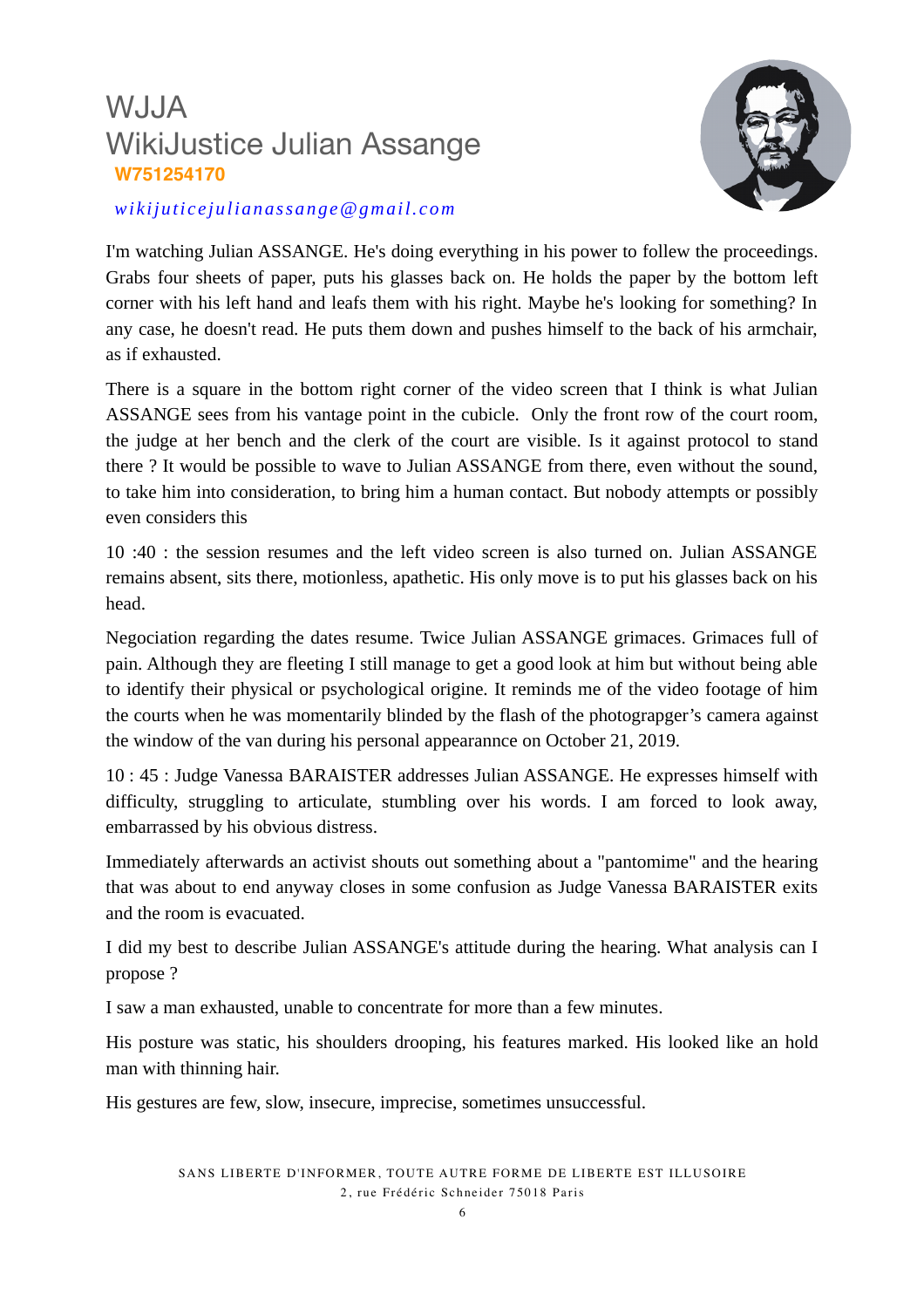

#### *wikijuticejulianassange@gmail.com*

Most were automatic, absent minded, self-centered gestures, (scratching, touching hair, touching an object, hands, glasses) which can have several meanings:

They can help to reassure, giving a sense of self-confidence.

They can serve as stimulation to help fight exhaustion or sleepiness.

They can also help to fight against psychological fragmentation or collapse, which would lead to physical collapse ultimately leading to death. Feeling one's own physical limits so as to maintain ones sense of identity.

I saw a man whose face was mostly impassive, with a few fleeting grimaces evoking pain or suffering.

**I saw a man whose speech was laboured,** who mumbled his only real sentence, spoken at the end of the hearing.

I saw a man with ideomotor retardation, who was apathetic, demonstrating detachment not due to his apathy but due to the fact that his was unable to follow the procceding.

I saw a man who could'nt follow what was going on in his own hearing. His trouble concentrating meant he couldn't maintain his attention.

#### **I saw a man who was unable to participate in his own defense**.

He did not take notes, did not intervene, did not speak except to confirm his identity and to close the hearing on his own words, saying, from what I could decypher, that he "understood the schedule".

Certainly he handled a few sheets of paper, especially during the break but for what purpose? Did he bring them himself ? Were they there before he arrived ? Were they related to the hearing ?

It's impossible for me, as a spectator, to answer that.

Activists have already attended other extradition hearings involving other men and women. Several cases are heard on these days.

Some defendants appear free, with or without lawyers. Some of them appear in a video link.

Everyone expresses themselves, participates, gives their opinion. Defends themselves. Fights for their future.

Nothing of this sort was observed in the case of Mr. ASSANGE.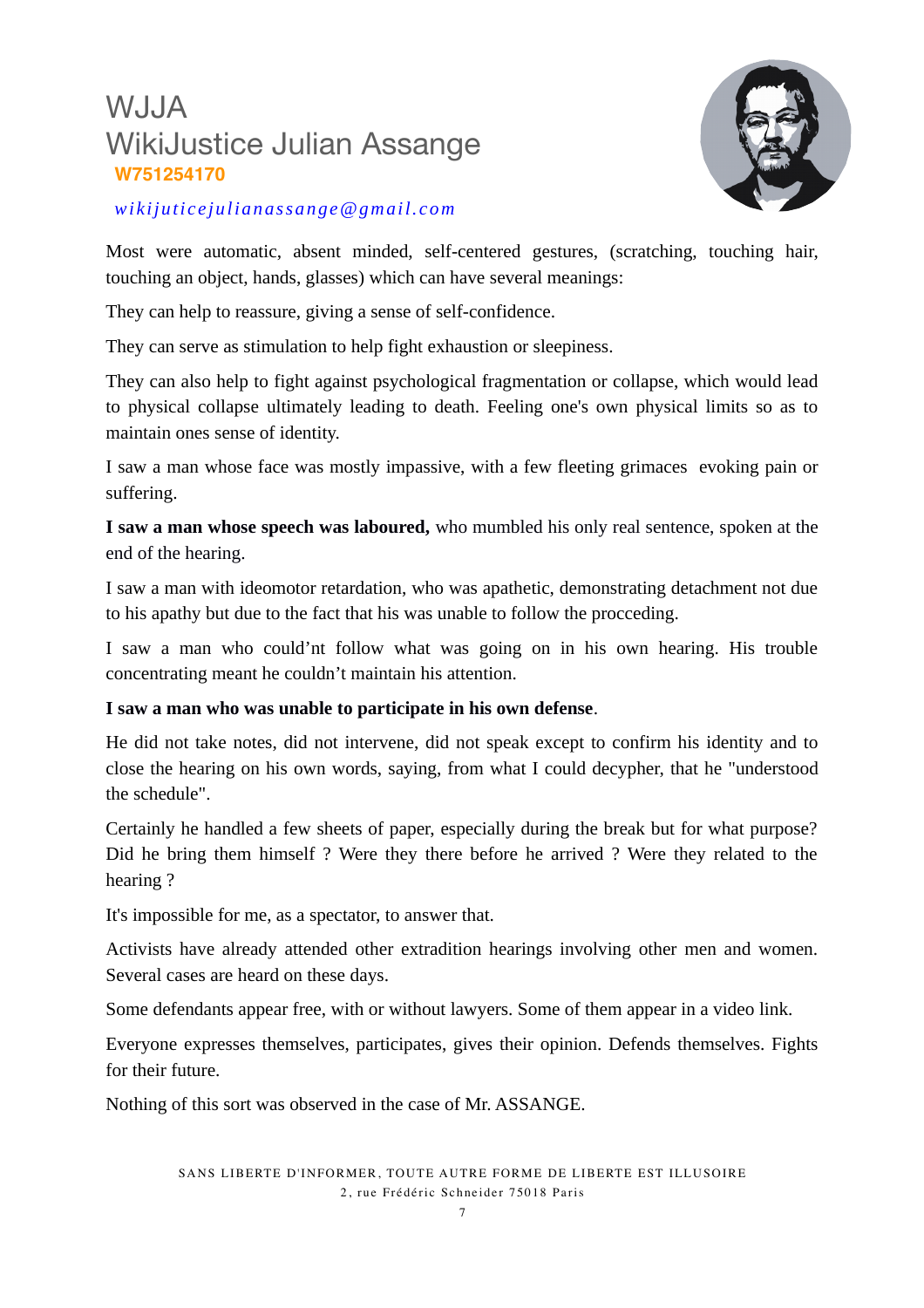

#### *wikijuticejulianassange@gmail.com*

Those close to Julian ASSANGE describe him as a man with a sharp and decisive mind. A demanding man, committed, determined, straightforward, loving and witty . You only have to watch videos of his many conferences, his 2012 Christmas speech on the balcony of the Ecuadorian Embassy for example, to confirmation of that fact.

This was not the same man ! I saw a man barely the shadow of his former self.

However, the man I saw seemed to be trying his best to remain present.

#### **To maintain his identity, humanity and dignity at all times**.

Some activists expressed relief at the end of the hearing : "He looked better than he did last week. He wasn't as broken as last time. His eyes less holloww and he didn't seem to be so cold".

Ms. Naomi COLVIN, who attended the hearing, tweeted: "Here are my notes. Julian #Assange has been attentive to this hearing, following things closely. He had papers in his hand and flipped through them from time to time. He wore glasses, a shirt and a purple sweater."

These elements could be understood in another context, such as his the case of a person at the end of life, where, at each visit, one looks for little signs of reassurance that things are better. That there has been somme improvement, that there is hope.

But Mr Julian ASSANGE's situation is quite different: Mr ASSANGE is a prisoner despite having served his sentence, and who according to the United Kingdom law should have been release on September 23 2019. A man who remains imprisoned in solitary confinement 22 or 23 hours a day, in a high security prison awaiting a court decision on an extradition request issued by the USA, following which he risks up to 175 years in prison or even the death penalty.

A man that even his lawyers are having trouble visiting.

The judicial system and the prison system are therefore responsible and answerable for his health.

My assessment of the situation leads me to the conclusion that Mr Julian ASSANGE is in great distress. His health is impaired. His life is in danger.

The medical consequences of isolation and extended stress (in the medical sense) are well known:

From a psychological point of view, we find among other things :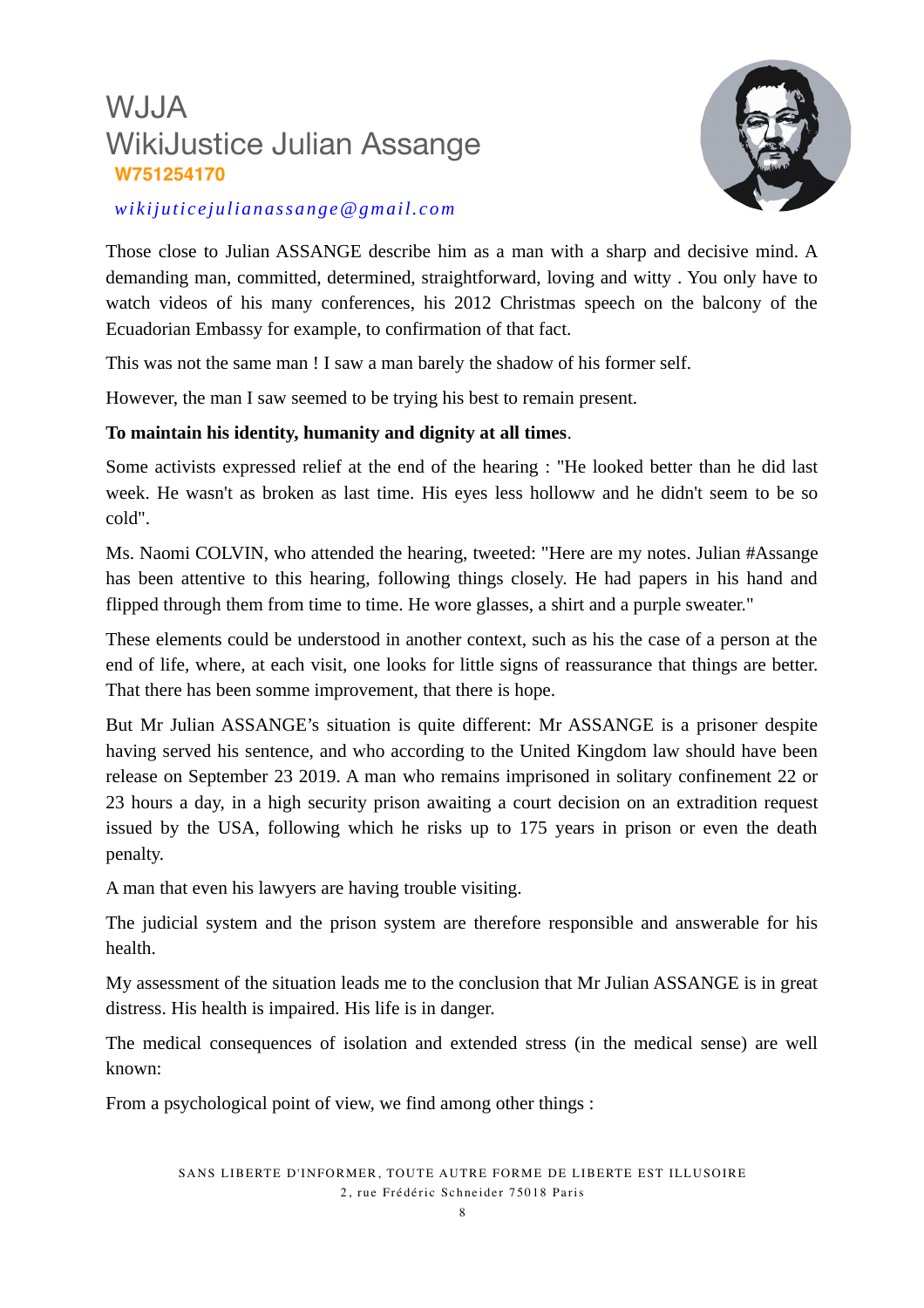

#### *wikijuticejulianassange@gmail.com*

- $\checkmark$  Mood disorders,
- $\checkmark$  Apathy,
- $\checkmark$  Psychomotor retardation,
- Anxiety,
- $\checkmark$  Depression,
- $\checkmark$  Confusion
- $\checkmark$  Depersonalization,
- $\checkmark$  Identity issues,
- $\checkmark$  Psychotic disorders,
- $\checkmark$  Post-traumatic stress disorder,
- $\checkmark$  Impossibility of creating a logical and coherent system of thought...

In my opinion as a witness and a medical professional some of the above clearly apply to Mr ASSANGE.

Recent studies have shown the appearance of brain lesions after 7 days of isolation, with long term effects that can last more than 10 years (*90 Ind. L.J. 741 (2015) E. BENNION: Banning the Bing: Why Extreme Solitary Confinement Is Cruel and Far Too Usual Punishment).*

From a physiological point of view, due to the chronic increase in stress response hormones we can note among others :

- $\checkmark$  Collapse of the immune system increasing the risk of serious infections,
- $\checkmark$  Increased cardiovascular risk that can lead to heart rhythm disorders, high blood pressure, myocardial infarction.
- $\checkmark$  Increased risk of cancer
- $\checkmark$  Sudden death.

Only a medical consultation, carried out jointly by independent doctors specialized in physical and mental health, would make possible to establish a diagnosis, a prognosis, and to know whether a treatment is being administered to Mr ASSANGE, modifying his faculties.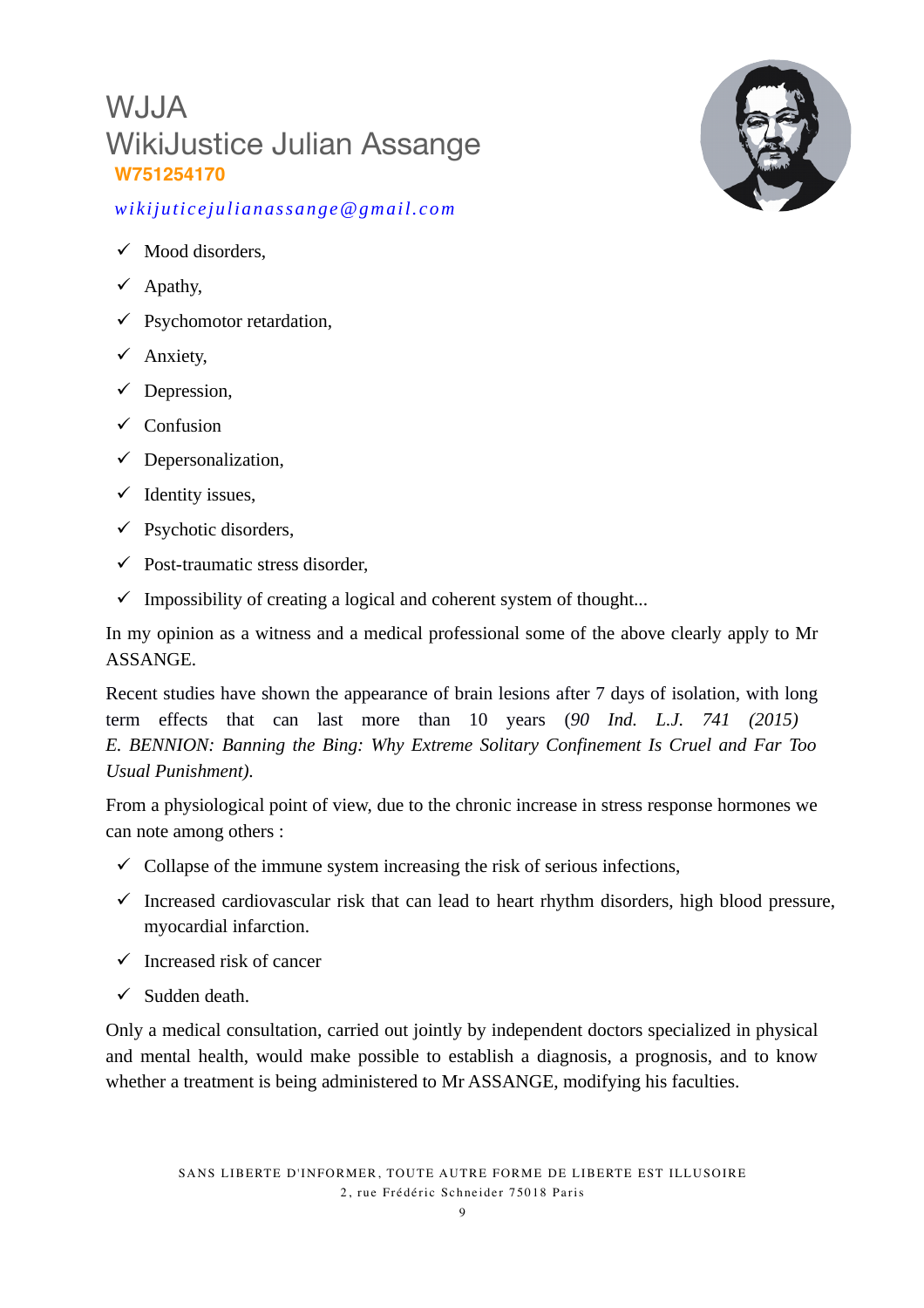

*wikijuticejulianassange@gmail.com*

So to the first question : Does Mr ASSANGE's health, or at least what I can understand from attending the hearing, allow him to defend himself, as any accused person should be able to do?

The answer is a very clear and emphatic NO.

His impaired concentration, exhaustion and inability to follow the proceedings, let alone take part in them, should make it impossible for him to continue with the hearings and the extradition proceedings because of his impaired health, making it impossible for him to defend himself.

This deteriorated state of health also invalidates his testimony of December 20, 2019 in the investigation regarding the embassy espionage case. This testimony will have to be reassessed at a later date, once his health has been restored.

Mr Julian ASSANGE must be able to benefit from appropriate care, in an appropriate environment (which cannot be a prison) and in a country not involved in the complex legal proceedings under way, in order to avoid any risk of direct or indirect pressure on the carers, a pressure mentioned in the doctors4Assange letter already quoted above.

The United Kingdom, the United States of America, Ecuador, Australia, Sweden and Spain should be excluded from the countries allowed to receive and care for Mr ASSANGE.

#### **2-Second question : Is Mr ASSANGE a victim of torture ?**

#### **What definitions should be given to the term torture ?**

#### **At the Universal level:**

Torture was defined by the United Nations General Assembly in its Universal Declaration of Human Rights on 10 December 1948 and the UN International Convention against Torture of 10 December 1984 and entered into force in 1987. This convention has 169 States Parties and 83 signatory States as of 29 December 2019. They can be consulted via the following link:

[https://treaties.un.org/Pages/ViewDetails.aspx?](https://treaties.un.org/Pages/ViewDetails.aspx?src=TREATY&mtdsg_no=IV9&chapter=4&clang=_fr#EndDec) [src=TREATYtdsg\\_no=IV9hapter=4lang=\\_fr#EndDec](https://treaties.un.org/Pages/ViewDetails.aspx?src=TREATY&mtdsg_no=IV9&chapter=4&clang=_fr#EndDec)

This convention also created the Committee against Torture, which examines States' compliance with the convention. It may also receive and examine under certain conditions individual or State communications relating to non-compliance with the Convention by a State Member.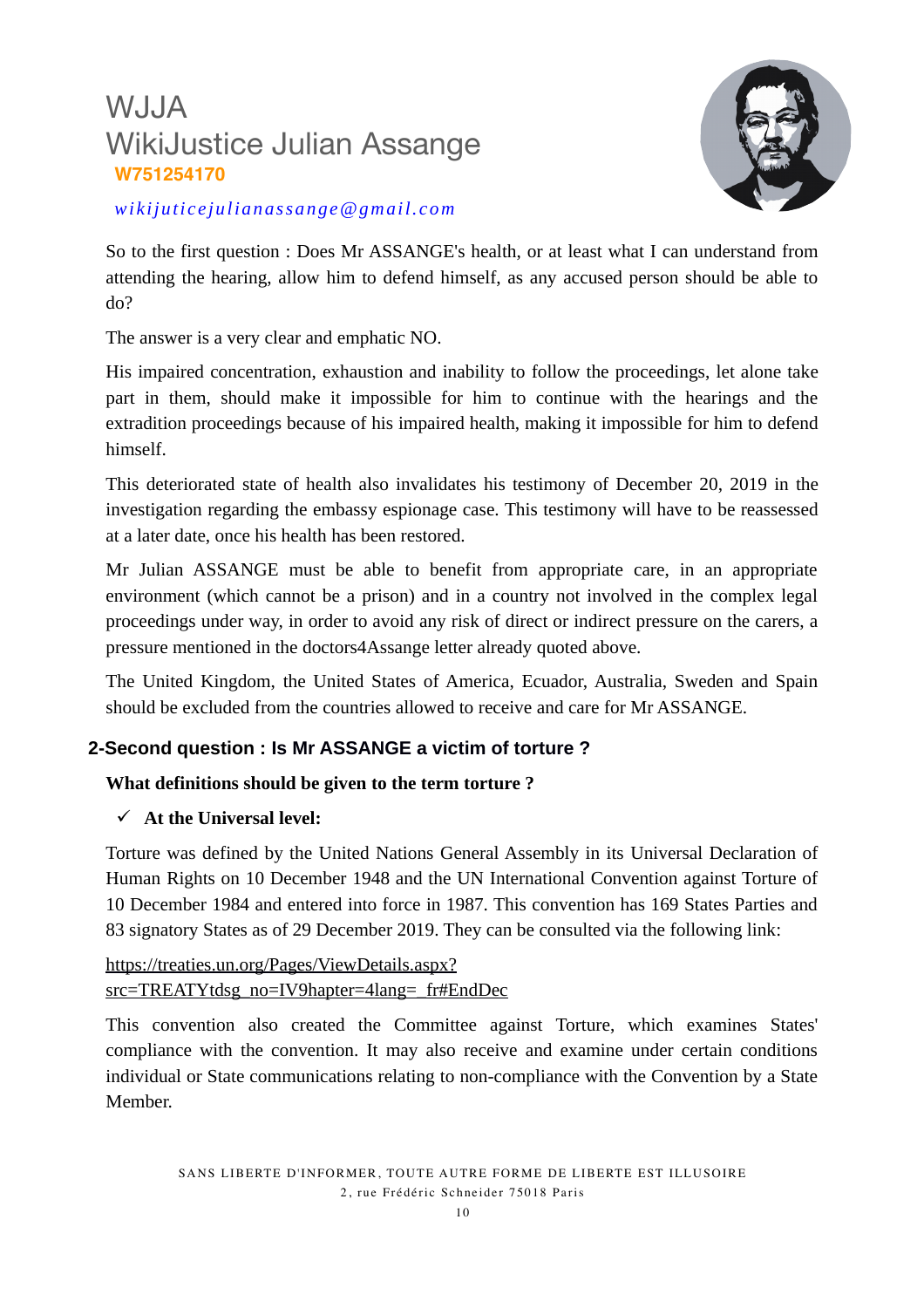

*wikijuticejulianassange@gmail.com*

 $\checkmark$  At the regional level:

Other texts or treaties may complete the definitio[n https://dictionnaire-droit](https://dictionnaire-droit-humanitaire.org/content/article/2/torture-et-traitements-cruels-inhumains-et-degradants/)[humanitaire.org/content/article/2/torture-et-traitements-cruels-inhumains-et-degradants/.](https://dictionnaire-droit-humanitaire.org/content/article/2/torture-et-traitements-cruels-inhumains-et-degradants/)

• The European Convention for the Prevention of Torture and Inhuman or Degrading Treatment or Punishment. Adopted on 26 November 1987 by the Council of Europe and entered into force in 1989. It has been ratified by all 47 states.

<https://www.humanrights.ch/fr/droits-humains-internationaux/conseil-europe/torture/>

 The Inter-American Convention to Prevent and Punish Torture, adopted on 9 December 1985 under the aegis of the OAS and entered into force on 28 February 1987. <https://journals.openedition.org/revdh/962?lang=en>

Torture is a major violation of human dignity. It is not reduced to physical aggression alone, it is also and above all a systematic process of destruction of the psychic, social and relational integrity of an individual.

Article 1, paragraph 1 of the UN International Convention on Torture :

"For the purposes of this Convention, the term "torture" means

- $\checkmark$  Any act by which severe pain or suffering, whether physical or mental, is intentionally inflicted on a person
- $\checkmark$  For the purposes of, inter alia, obtaining information or a confession from him or a third person, punishing him for an act he or a third person has committed or is suspected of having committed, intimidating or coercing him or a third person, or for any reason based on discrimination of any kind,
- $\checkmark$  Where such pain or suffering is inflicted by or at the instigation of or with the consent or acquiescence of a public official or other person acting in an official capacity.
- $\checkmark$  This term does not extend to pain or suffering arising only from, inherent in or incidental to lawful sanctions."

This definition imposes the existence of several cumulative conditions. It is supplemented by the additional prohibition of cruel, inhuman or degrading treatment which does not reach the threshold of acute suffering required to amount to torture but which is nevertheless committed by a public official or other person acting in an official capacity, at his or her instigation or with his or her consent or acquiescence (art. 16).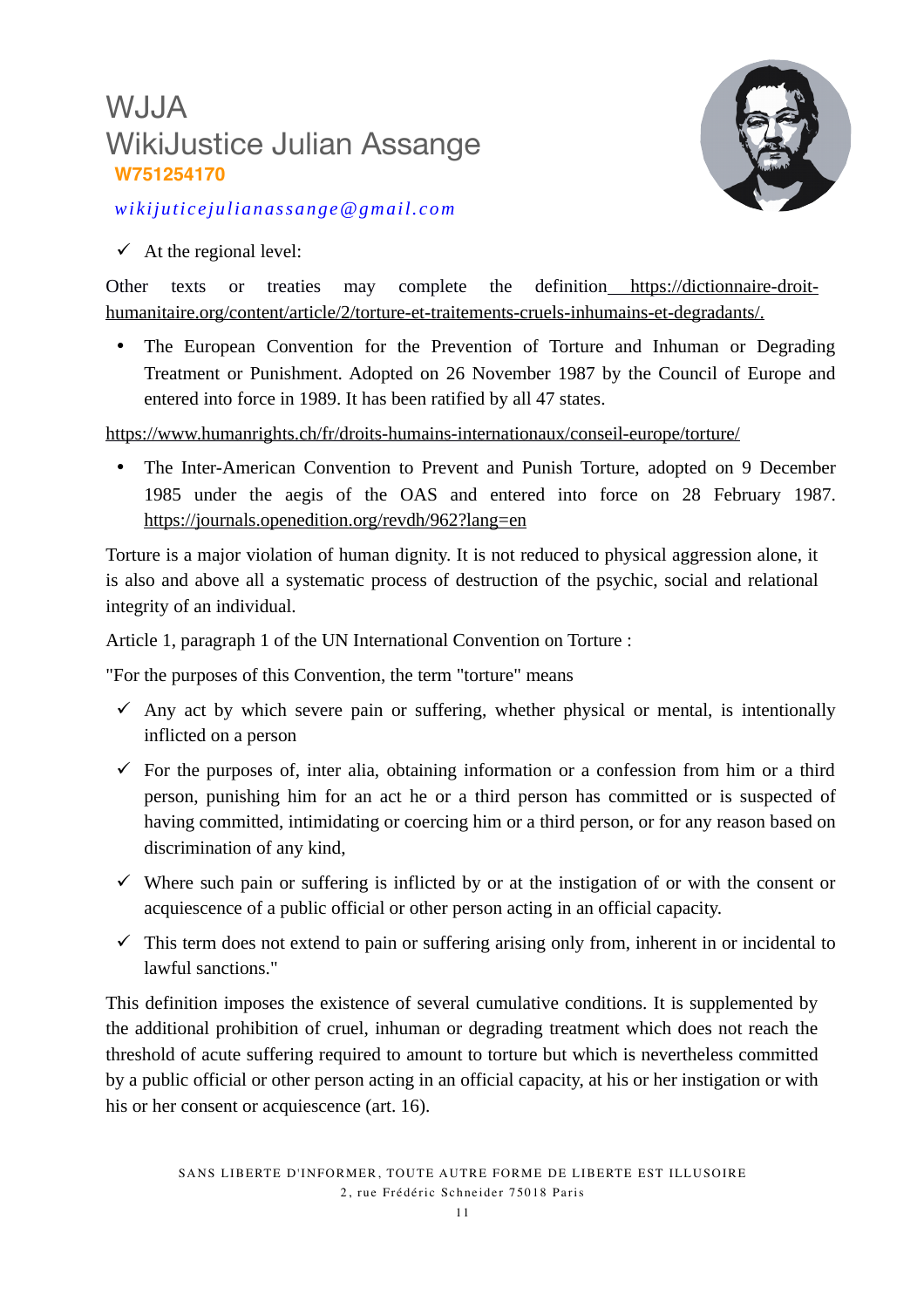

#### *wikijuticejulianassange@gmail.com*

The definition gives a broad interpretation of the status of the torturer as an agent of the State. Indeed, acts of torture remain covered by the definition and attributable to the State or its agent even if they are not directly committed by the State but take place "at its instigation or with its consent or acquiescence".

Such tacit consent may be presumed in cases where the State fails to comply with other core obligations under the Convention : to investigate such acts, punish perpetrators and provide effective remedies to victims.

Indeed, under the International Convention against Torture, States undertake to train and supervise their own officials involved in detention and interrogation tasks, including civilian, military and law enforcement personnel, medical personnel, public officials and other persons who may be involved in the custody, interrogation or treatment of any person arrested, detained or imprisoned in any manner whatsoever (art. 10).

They undertake to exercise systematic supervision over the rules, instructions, methods and practices of interrogation, as well as the custody of persons deprived of their liberty in their territory (art. 11). They undertake to conduct prompt and impartial investigations whenever there are reasonable grounds to believe that an act of torture may have been committed in their territory (art. 12).

States also undertake to provide effective judicial remedies to persons who claim to have been victims of torture, as well as a right to reparation for such persons (arts. 13-14). Lastly, they undertake not to use statements obtained under torture as evidence in judicial proceedings (art. 15).

The Convention against Torture does not allow for any derogation from the prohibition of torture, even in exceptional circumstances or a state of war (art. 2.2). **It prohibits States from returning, expelling or extraditing a person to another State where there are substantial grounds for believing that he or she would be in danger of being subjected to torture (art. 3).**

Obedience to the orders of a superior officer or a public authority cannot be invoked as a justification for participation in acts of torture (art. 2.3).

States have an obligation to try their own agents involved in such practices (art. 4). They also undertake to adopt rules of national law enabling them to try foreign perpetrators of such acts if they are in their territory, regardless of their nationality and the country in which the torture was committed, but also if the torture was committed in the national territory, if the victim or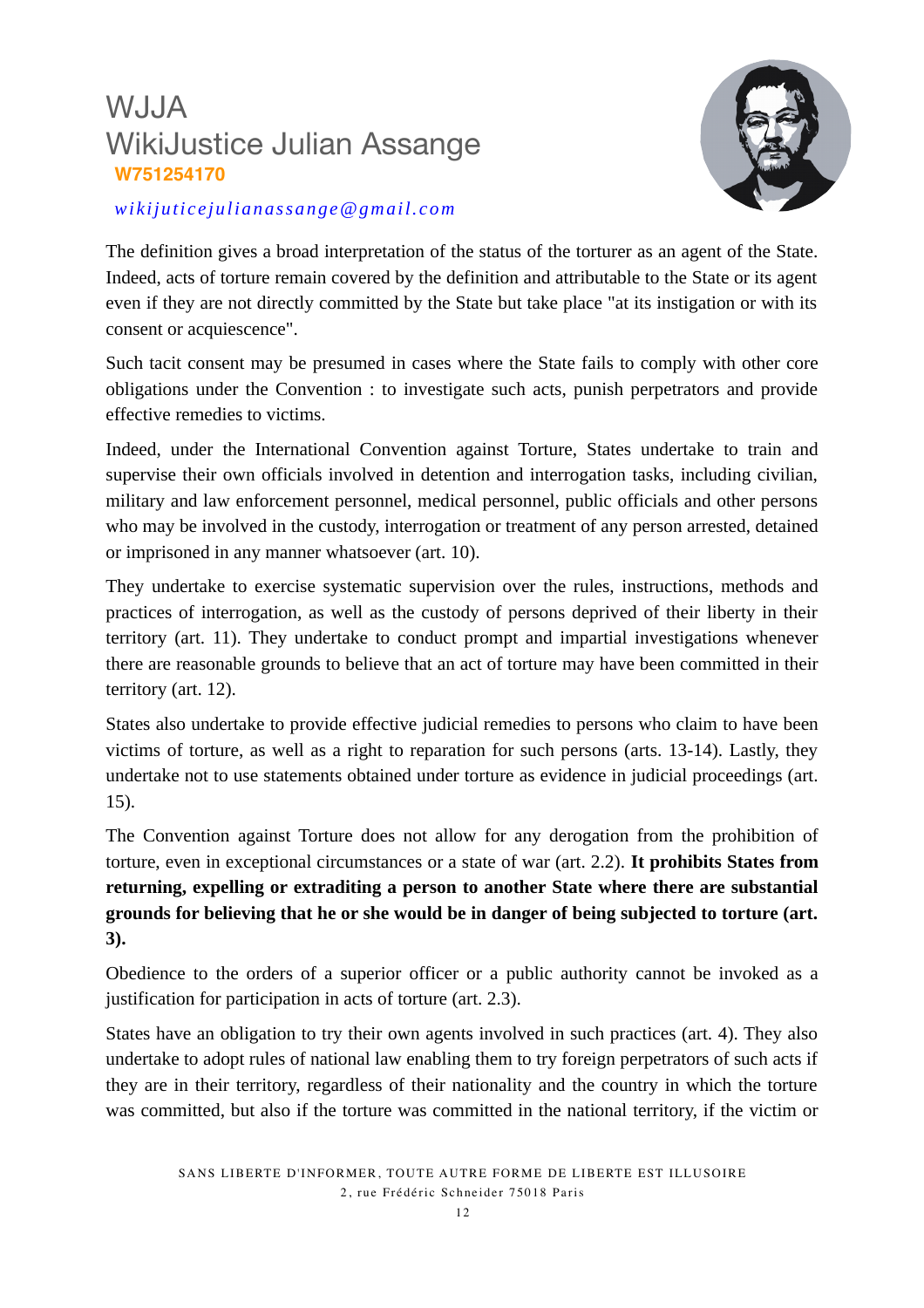

#### *wikijuticejulianassange@gmail.com*

the accused is a national (art. 5). This is an application of the principle of universal jurisdiction or competence, used exceptionally at the international level for the most serious crimes.

The limitation of the definition of torture to acts committed by public officials is explained by the desire to focus international repression on acts for which the national will and capacity for repression may be lacking. Cruel treatment committed by individuals or groups who are not agents of the State is not covered by the International Convention but remains prohibited and punishable under the national criminal law of each country. Indeed, there is no reason to fear tolerance by national authorities of acts committed by private actors unconnected with the State.

The definition of torture contained in the Inter-American Convention adds an explicit reference to mental torture to the international definition.

It defines the latter as "the application to any person of methods designed to nullify the personality of the victim or to diminish his physical or mental capacity, even if these methods and procedures do not cause physical pain or mental anguish". This convention incorporates the main provisions of the International Convention against Torture. It specifies and adapts in the regional framework the obligations related to extradition and the principle of universal jurisdiction, and those guaranteeing adequate compensation for victims (art. 9). It does not create a specific committee because the Inter-American Court and Commission on Human Rights are competent to deal with these crimes of torture.

The European Convention for the Prevention of Torture complements the prohibition of torture contained in Article 3 of the European Convention for the Protection of Human Rights.

 These two texts do not provide a definition of torture. They do, however, provide for important prevention and enforcement mechanisms. The Convention for the Prevention of Torture establishes a European Committee for the Prevention of Torture. It has extensive powers to visit and investigate all places of detention in the Member States. The European Court of Human Rights is competent to receive and judge complaints concerning acts of torture that constitute violations of the European Convention for the Protection of Human Rights.

Torture is also prohibited in the broader framework of international or regional human rights conventions and humanitarian law applicable in armed conflicts:

- Universal Declaration of Human Rights of 1948 (art. 5) ;
- International Covenant on Civil and Political Rights of 1966 (art. 7);
- European Convention on Human Rights of 1950 (art. 3);

SANS LIBERTE D'INFORMER, TOUTE AUTRE FORME DE LIBERTE EST ILLUSOIRE 2, rue Frédéric Schneider 75018 Paris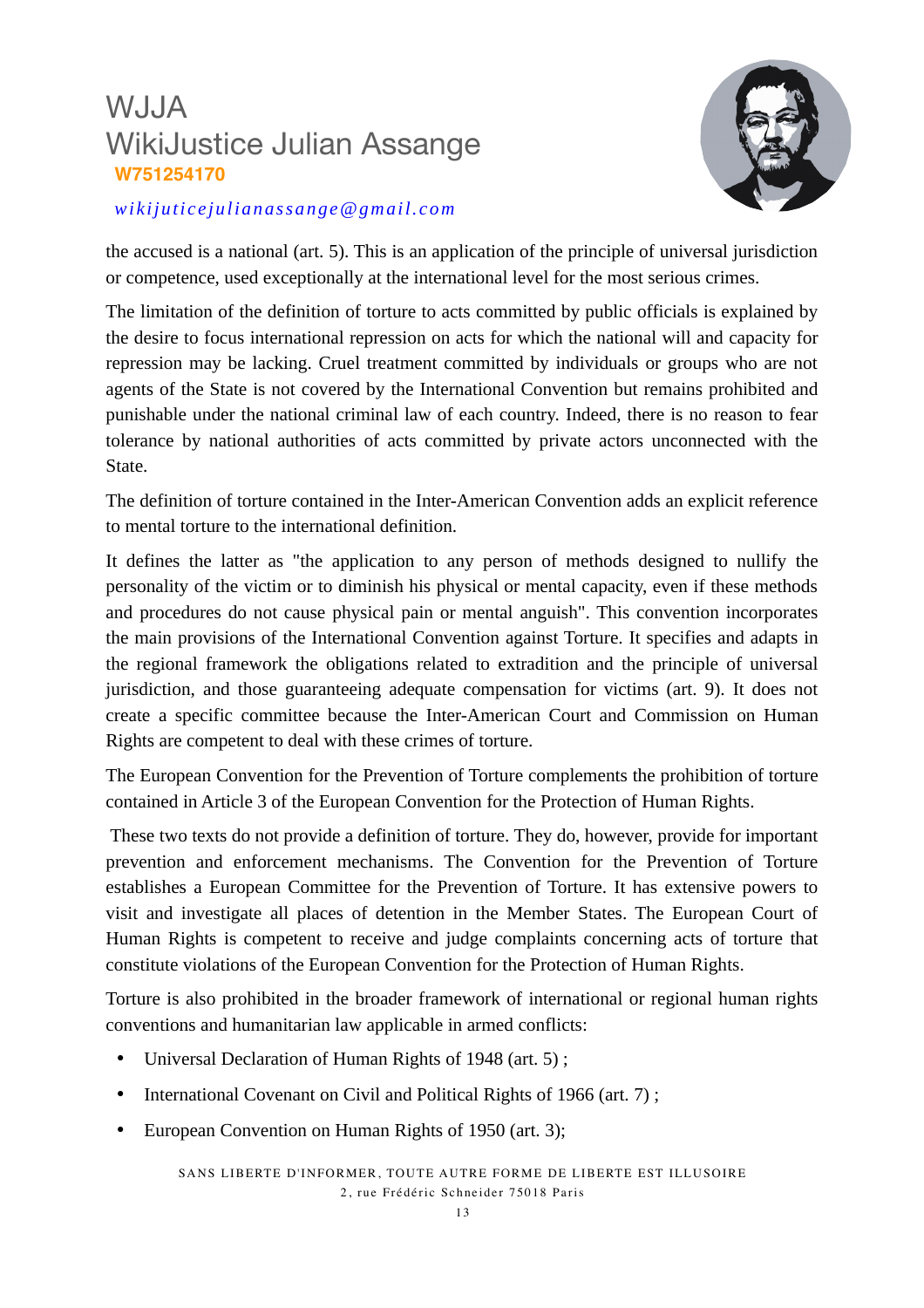

### *wikijuticejulianassange@gmail.com*

- Inter-American Convention on Human Rights of 1978 (art. 5):
- African Charter on Human and Peoples' Rights of 1981 (art. 5);
- Geneva Conventions of 1949 (common article 3) ;
- Additional Protocol I of 1977 to the Geneva Conventions (art. 75.2);
- Additional Protocol II of 1977 to the Geneva Conventions (art. 4.2) ;
- Statute of the International Criminal Court (arts. 7 and 8

#### **What's Mr. Julian ASSANGE's status ?**

It is essential at this point to remember that Mr Julian ASSANGE has been deprived of his liberty since December 7 2010, the date of his incarceration in London Wandsworth Prison following the issuance by Sweden of an international arrest warrant for preliminary investigation in a case of alleged rape (Sweden definitively dropped the charges in this case on November 19 2019).

He was released on bail on December 16, 2010.

He has been deprived of his freedom since June 2012 ; first at the Ecuadorian Embassy in London and since April 2019 in prison, in solitary confinement.

He has therefore been isolated for many years, in a closed environment, cut off, to all intents and purposes, from the outside world.

Mr. Nils MELZER, UN Special Rapporteur on Torture and Other Cruel, Inhuman or Degrading Treatment or Punishment declared on 31 May 2019 after visiting Mr. Julian ASSANGE in prison that he "presents all the symptoms of torture (...) to which he has been exposed for several years".

These remarks were confirmed by Mr Craig MURRAY, former British Ambassador, at the end of the hearing on October 21 2019 where Mr Julian ASSANGE physically appeared[.](file:///Users/D://Julian%20Assange//TORTURES//Rapport%20M%C3%A9dical%20suite%20audience%20du%2020%20D%C3%A9cembre//Versions%20finales//.%20https://www.craigmurray.org.uk//archives//2019//10//assange-in-court//,) [https://www.craigmurray.org.uk/archives/2019/10/assange-in-court/,](file:///Users/D://Julian%20Assange//TORTURES//Rapport%20M%C3%A9dical%20suite%20audience%20du%2020%20D%C3%A9cembre//Versions%20finales//.%20https://www.craigmurray.org.uk//archives//2019//10//assange-in-court//,) 

The most recent testimony is of Mr. Vaughan SMITH, via Twitter on December 27, 2019 who having had a telephone phone conversation with Mr. ASSANGE on Christmas Eve wrote : "Julian Assange called my family from jail on Christmas Eve while we were making dinner. Please, have a thought for him. He spoke to my wife, Pranvera, and our daughters - who remembered Christmas with him in 2010, when he was our guest on bail. # Political prisoners #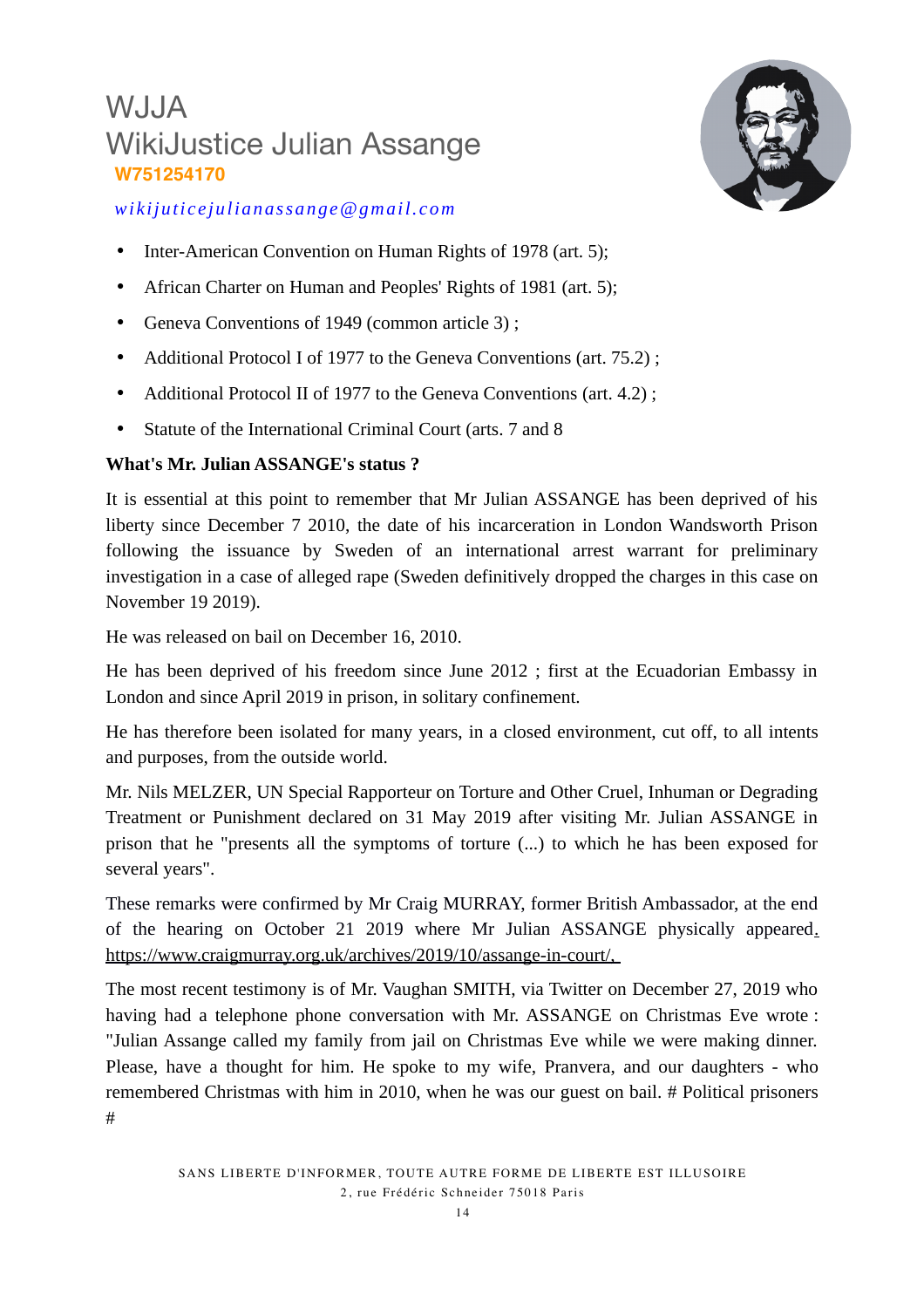

### *wikijuticejulianassange@gmail.com*

That was the last time Julian had a family Christmas. He told my wife and I that he was slowly dying in Belmarsh where, although only in pre-trial detention, he is kept in segregation for 23 hours a day and is often sedated. His extradition to the United States begins in February... »

And he desperately needs our support."

#### <https://twitter.com/VaughanSmith/status/1210278654615474176?s=09>

### **The United Nations Standard Minimum Rules for the Treatment of Prisoners (the Nelson Mandela Rules)**

[https://www.unodc.org/documents/justice-and-prison-reform/GA-RESOLUTION/E\\_ebook.pdf](file:///Users/vero/Desktop/Downloads/%20https://www.unodc.org/documents/justice-and-prison-reform/GA-RESOLUTION/E_ebook.pdf) defines and limits segregation as follows:

#### **Rule 43**

(1) Under no circumstances may disciplinary restrictions or sanctions be assimilated to acts of torture or other cruel, inhuman or degrading treatment or punishment. In particular, the following practices are prohibited: (a) solitary confinement for an indefinite period of time; (b) prolonged solitary confinement; (c) placing a prisoner in a dark or constantly lit cell; (d) corporal punishment or reduction of a prisoner's diet or drinking water; (e) collective punishment.

2. Instruments of restraint must never be used to punish disciplinary offences.

3. Disciplinary sanctions or restrictive measures should not include the prohibition of contact with family. Means of contact with the family may be restricted only for a limited period and only to the extent that they are strictly necessary for the maintenance of security and order.

#### **Rule 44**

For the purposes of these rules, solitary confinement shall mean the holding of prisoners for 22 hours or more per day without significant human contact. Prolonged solitary confinement shall mean solitary confinement for a period of more than 15 consecutive days. »

1 Solitary confinement shall only be used in exceptional cases, as a last resort, for the shortest possible time and subject to independent review, and only with the authorisation of a competent authority. It should not be imposed under a prison sentence.

2 The imposition of solitary confinement should be prohibited in the case of mentally or physically handicapped prisoners when their situation would be aggravated by such measures. The prohibition of the use of solitary confinement and similar measures in cases involving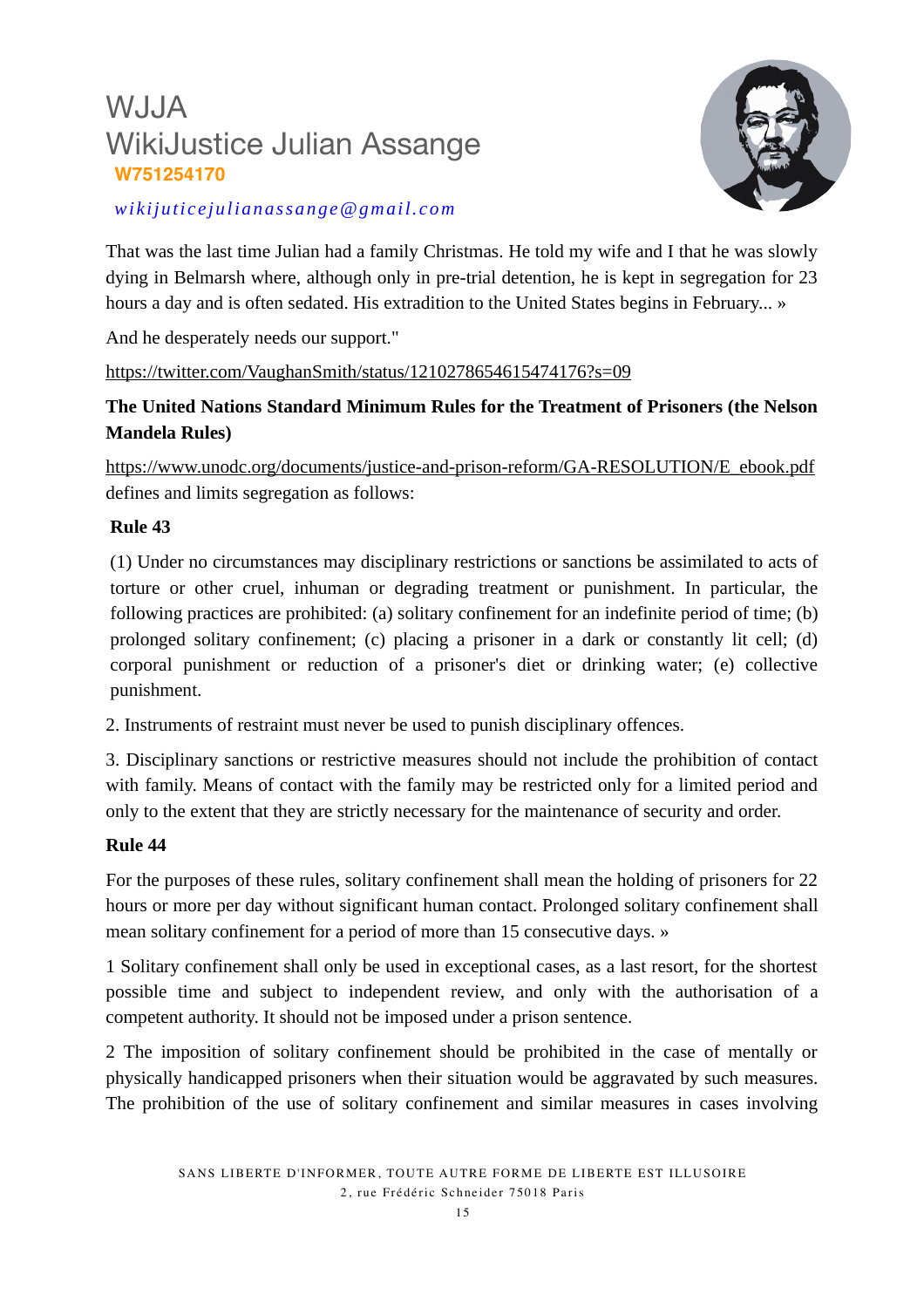

*wikijuticejulianassange@gmail.com*

women and children, as referred to in other United Nations standards and norms in crime prevention and criminal justice, continues to apply. "

**In Mr ASSANGE's case, the statements made by both his relatives and Mr Nils MELZER suggest that the "Nelson Mandela Rules" are not being respected**.

**The "Istanbul Protocol"** is a manual for the **effective investigation of torture and other cruel, inhuman or degrading treatment or punishment. It contains general standards for researching and documenting situations of torture or other human rights violations.** 

The "Istanbul Protocol" was published in 1999 on the initiative of the Medical Union of Turkey, the Human Rights Foundation of Turkey and Physicians for Human Rights. The text was developed over three years by doctors, forensic scientists, psychologists, human rights observers and lawyers. In the end, no less than 75 experts were involved, representing more than 40 organisations from 15 different countries.

This protocol submitted by the Office of the United Nations High Commissioner for Human Rights was **adopted by the United Nations General Assembly in August 1999 and on 4 December 2000 by the Commission on Human Rights (now: Human Rights Council).** The protocol has also been recognised "as an effective and appropriate means of providing information and documentation on allegations of torture" by the European Union and the African Commission on Human and Peoples' Rights.

The following are excerpts from the "Practical Guide to the Istanbul Protocol for Psychologists - Psychological Assessment of Allegations of Torture" :

"All types of torture inevitably include psychological processes (Kordon et al., 1988) Torture often causes differents levels of psychological/psychiatric symptoms.

Methods of torture are often designed to leave no physical harm, and physical methods can produce non-durable or uncharacteristic physical symptoms.

Improved methods of detecting and proving physical torture have paradoxically led to more sophisticated methods of torture that leave no visible marks on the victim's body (Jacobs, 2000). Most of the symptoms and physical signs of torture that may be left behind disappear quickly (Finn Somnier et al., 1992).

Psychological symptoms are generally more frequent and longer lasting than physical symptoms.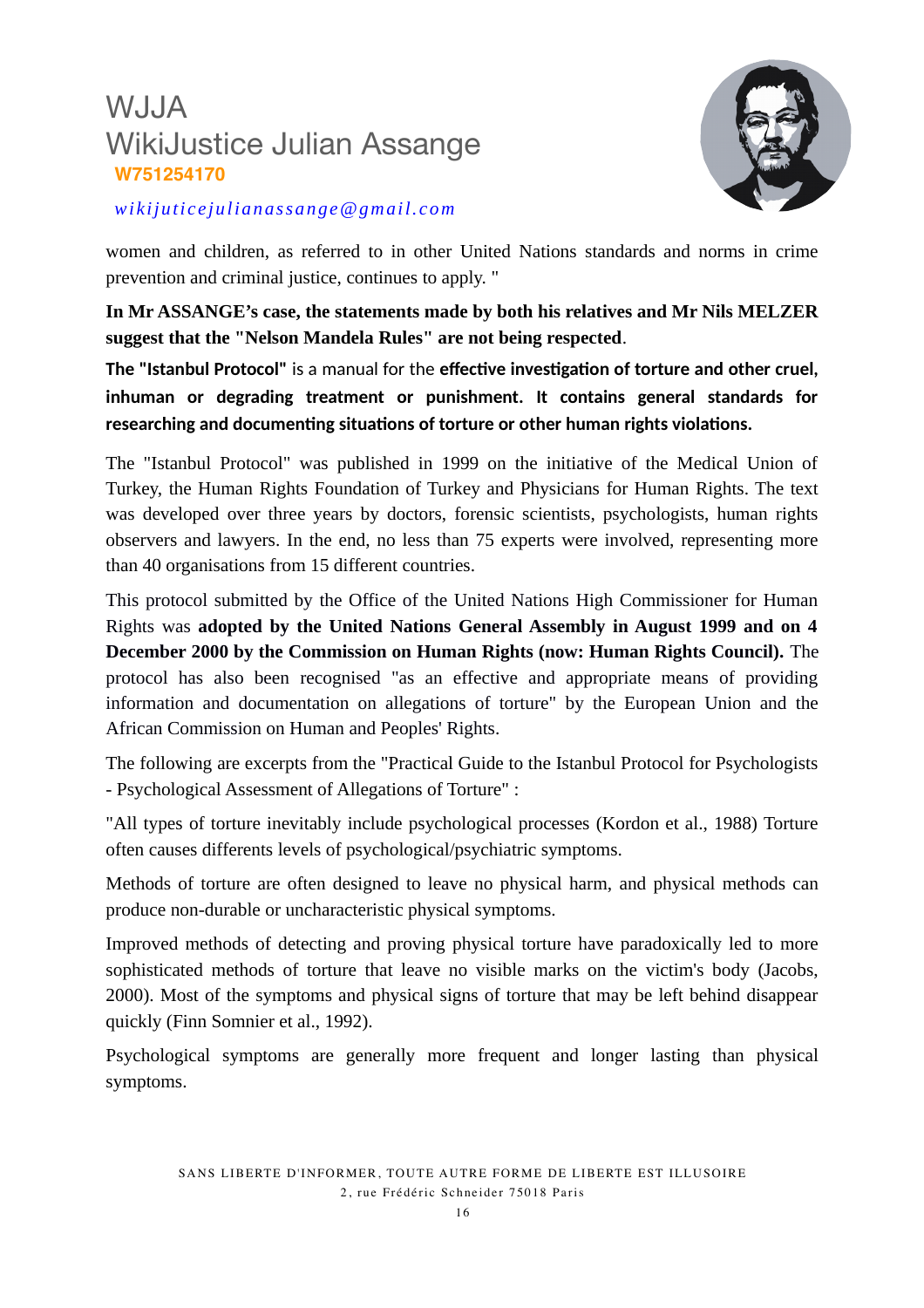

#### *wikijuticejulianassange@gmail.com*

In contrast to the physical impact of torture, the psychological consequences often take longer to heal and are more problematic than physical disabilities. Several aspects of psychological state can be affected in the long term; if left untreated, victims may continue to suffer the psychological consequences - more or less severe - of torture several months or years after the event, and sometimes even for life. (See § 159, § 161, §§ 260-261 of the Istanbul Protocol).

**Torture is a dynamic process that begins during the deprivation of liberty, involves a succession of traumatic events that may take place at different times in different places and ends with the release or disappearance of the victim (Somnier et al, 1992). It can sometimes continue or repeat itself.** This cascade of events may begin again after a short interval, without giving the victim time to recover. The person experiences a total loss of control, a sense of inevitability and is taken aback by the torturer's unpredictability (Kira, 2002).

These feelings can be accompanied by a sense of total confusion, helplessness and loss of control that can destroy the understanding of oneself, of any meaningful existential system and of the predictability of the world (Fischer & Gurris, 1996; McFarlane, 1995).

Torture can traumatize the victim at different levels (Fischer & Gurris, 1996; Gurr & Quiroga, 2001; Jacobs, 2000; Kira, 2002; Lira Kornfeld, 1995; Shapiro, 2003; Lira, 1995; Jacobs, 2000; Gurr & Quiroga,2001; Summerfield, 1995) :

- $\checkmark$  Physical and psychological integrity and entity
- $\checkmark$  Cognitive, emotional, behavioural and social well-being
- $\checkmark$  Personality
- $\checkmark$  Identity
- $\checkmark$  Autonomy
- $\checkmark$  Self-realization
- $\checkmark$  Self-esteem
- $\checkmark$  Sense of security and survival
- $\checkmark$  Dreams, hopes and aspirations for the future
- $\checkmark$  Belief system
- $\checkmark$  System of meaning of self and the world
- $\checkmark$  Attachment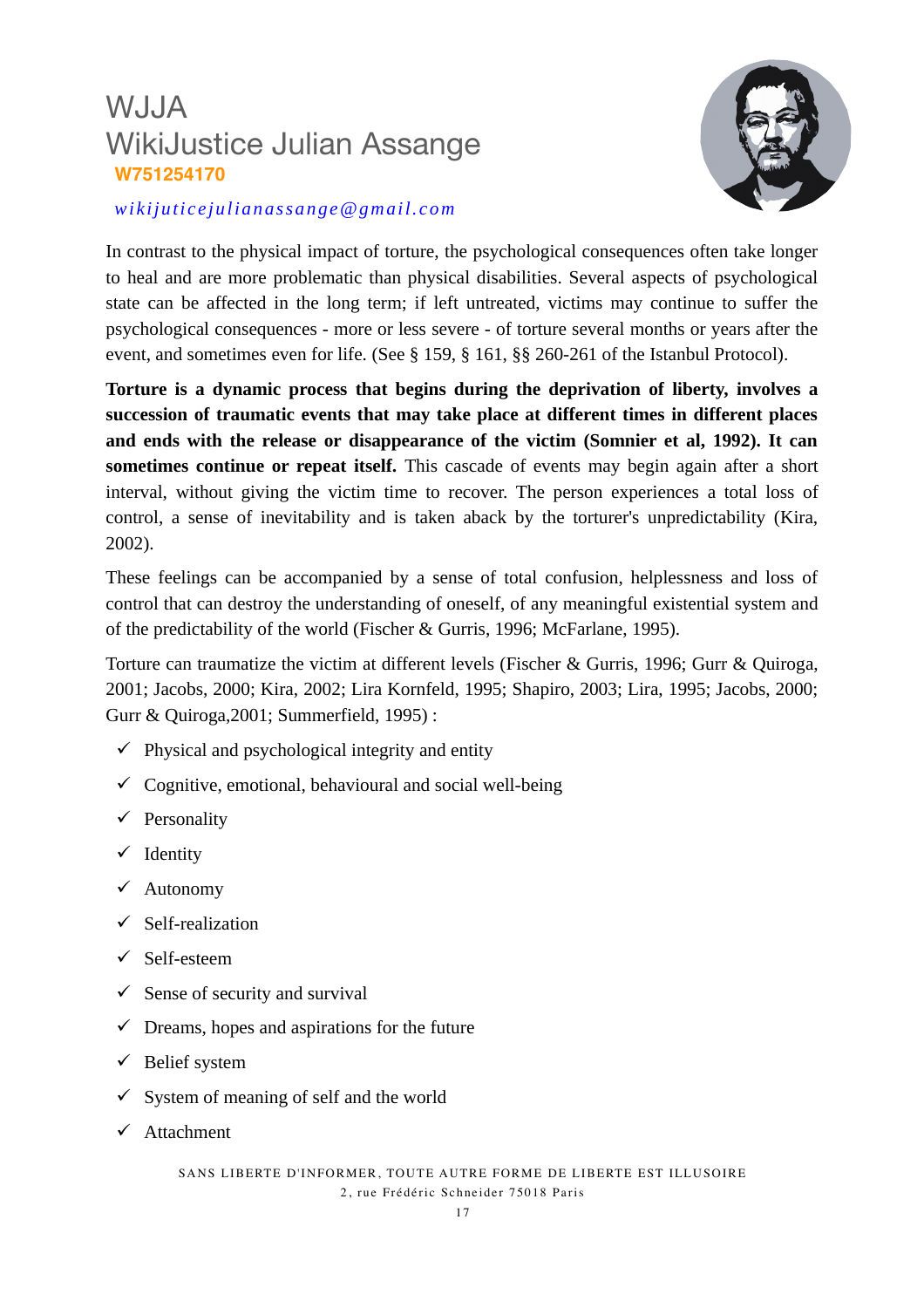

*wikijuticejulianassange@gmail.com*

- $\checkmark$  Trust
- $\checkmark$  Torture also destroys the victim's sense of belonging to a family and society".

Mr Julian ASSANGE is therefore, in view of the above elements, subjected to torture as Mr Nils MELZER has stated on several occasions (31 May and 1-14 and 27 November 2019).

The expert reports and the various observations reported highlight his deteriorated state of health, requiring immediate, safe and appropriate care.

Medical experts need to be able to meet with him to assess his health and depending on the medical assessment, he must receive appropriate care, if necessary hospitalized or discharged.

In the meantime, pending legal proceedings must be suspended.

When we become accustomed to the intolerable, when we accept the unacceptable, we prepare ourselves for what we believe is inevitable and we can lose our critical sense.

Mr Julian ASSANGE sent an SOS to one of his supporters.

This SOS has been published and distributed since September 2019.

All those who remain inactive are at the very least guilty of failing to assist a person in danger.

All those with the power to prevent the worsening of his condition, which could be fatal, (prison administration, justice services, states, lawyers, experts, doctors, citizens) would be guilty of homicide or complicity in homicide if they did not act immediately to ensure his safety and adequate medical care.

Dr Barbara LAVALLEE